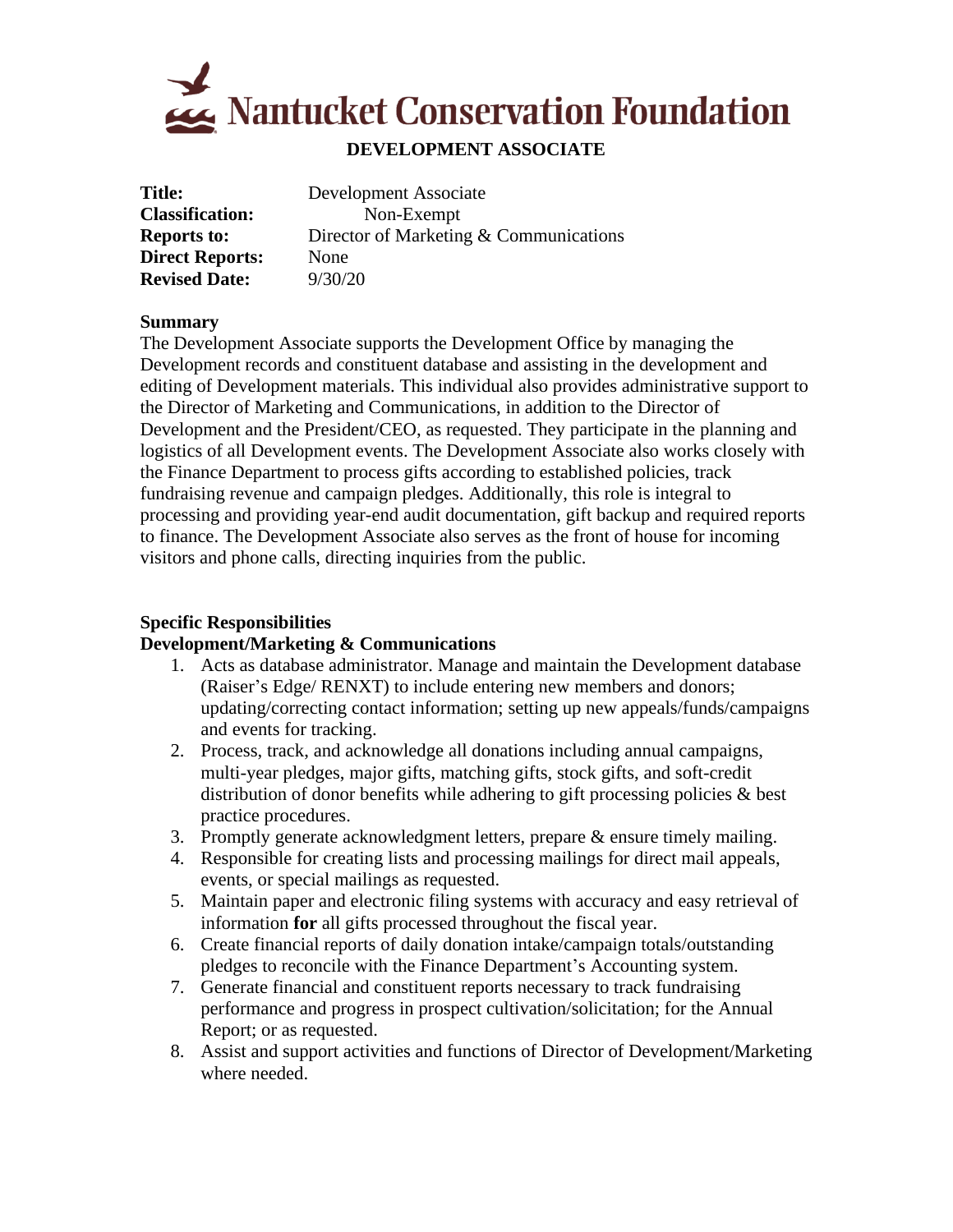

- 9. Provide direct support during off-island Conservation Foundation related travel for senior staff
- 10. Manage weekly Mornings for Members/Winter Walks guest lists as well as communicate weekly information to attendees and Ranger and additional interpretive tours (safari, etc.) as needed.
- 11. Assist with the planning, execution and administration of special events, community, and fundraising activities; manage /track guest list and attendance; input information into RE database.
- 12. Greet Foundation visitors, donors, and Board members; manage all incoming/outgoing communications including answering telephone calls, responding to email inquiries, and receiving incoming mail.
- 13. Manage and reorder needed supplies including but not limited to: office supplies, supply closet, janitorial supplies, maps, letterhead, etc.
- 14. Provide administrative support as needed including the dissemination of information, planning and scheduling meetings, word processing, and event name tags.
- 15. Assist as needed with social media accounts including but not limited to Facebook, Twitter, and Instagram.
- 16. Assist as needed with monthly e-newsletter.
- 17. Make website updates and create new pages as needed
- 18. Update the Board contact list and Board bios annually, or as needed.
- 19. Takes on specific projects, as directed, such as donor research, preparing campaign letters and proposals, contributing to grant proposals, production of campaign materials, etc.
- 20. Provide administrative support to Development committee chair and other committees as needed.

### **Skills and Knowledge Required**

- Bachelor's degree preferred
- Development and nonprofit organization experience preferred.
- Experience with MS Office, Outlook, Excel and databases
- Experience with Raiser's Edge/RE NXT software and Wordpress strongly preferred
- Outstanding communication and interpersonal skills
- Ability to handle confidential material
- Must be able to multi-task in a fast-paced environment
- Must be highly organized, detail-oriented, self-motivated, set high standards for accuracy and efficiency, and demonstrate a strong work ethic. Must have a strong comfort level and be consistent in punctuality, dependability and the ability to adapt to change professionally
- Ability to maintain professional, cordial relationships with the Board of Trustees, staff, donors, members and the community.
- Evenings and weekends may be required occasionally for special events